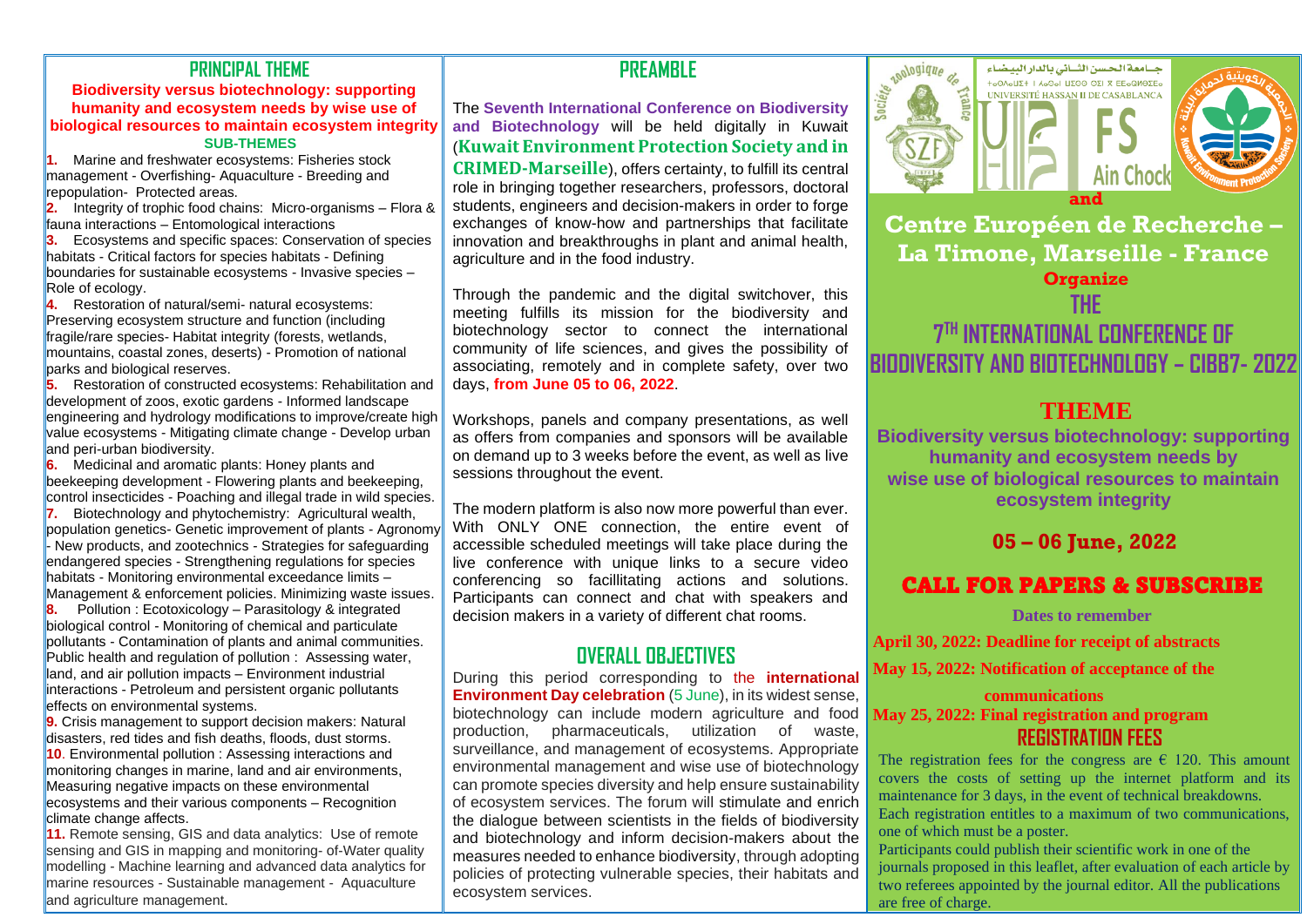### **ORGANIZING COMMITTEE**

**Anne-Sophie CHANTRY**, CRIMED, La Timone, Marseille, France **Wijdan AL-ALOQAB,** Kuwait Environment Protection Society, Kuwait **Yousef AL-ENEZY**, Kuwait Institute for Scientific Research, Kuwait **Sarah AL-JUTAILI,** Kuwait Institute for Scientific Research, Kuwait **Mohammad Awad ALI**, Kuwait Institute for Scientific Research, Kuwait **Matra AL-MUTAIRI,** Kuwait Institute for Scientific Research, Kuwait **Salem AL-HAY,** Public Authority of Agriculture Affairs & Fish Resour.**,** Kuwait **Sabeekah AL-NUAIMI,** Kuwait Institute for Scientific Research, Kuwait **Alanoud AL-RAGEM,** Kuwait Institute for Scientific Research, Kuwait **Neila ANNABI-TRABELSI, Faculté des Sciences de Sfax, Tunisia Ali Banaoui**, Faculté des Sciences, Université Ibnou Zohr Agadir, Morocco **Djamel BENDJOUDI, University of Blida1, Algeria Noureddine BOURHIM,** Faculty of Sciences Ain Chock, Casablanca, **Anne-Sophie CHANTRY**, Radiopharmacie, CERIMED, La Timone **Marseille Ahmed ERRHIF**, Faculty of sciences Ain Chock, Casablanca, Morocco **Roger FLOWER**, University College London, WC1E 6BT, London, UK

**Ali Faouzi GARGOURI**, Centre de Biotechnologie de Sfax, Tunisia **Fairouz HADDADJ**, ENSV, Alger, Algéria

**Qusaie KARAM,** Kuwait Institute for Scientific Research, Kuwait **René LAFONT**, Editeur, Société Zoologique de France, Paris - France

**Riadh MOULAÏ**, University Abderrrahmane Mira of Béjaia, Algeria **Khadija OUNIFI-BEN AMOR, Faculté Sci. Tunis, Tunis El Manar, Tunisia Mouna RIFI**, Institut National Agronomique de Tunisie, Tunis **Amina SMAÏ**, ENSV, Alger, Algeria

**Souaad SMAÏ**, Faculté des Sciences Biologiques, USTHB, Alger, Algeria **Boutheina STITI**, National Research Institute of rural Engineering, Water & Forests, Ariana, Tunisia

**Mohamed RAMDANI**, Faculté Sciences, Univers. Med Ier Oujda Morocco

### **CONTACT ADDRESS**

### **[Biodiversitykuwait@cibb7-2022.com](mailto:Biodiversitykuwait@cibb7-2022.com)**

**Website www.cibb7-2022.com**

**SCIENTIFIC COMMITTEE Wijdan AL- ALOQAB,** Kuwait Environment Protection Society, Kuwait **Mohammad Awad ALI**, Kuwait Institute for Scientific Research, Kuwait **Abrar AKBAR,** Kuwait Institute for Scientific Research, Kuwait **Matra AL-MUTAIRI,** Kuwait Institute for Scientific Research, Kuwait **Alanoud AL-RAGEM,** Kuwait Institute for Scientific Research, Kuwait **Mouna ANHICHEM**, Instit. National Rech. Halieutique, Casablanca, Maroc **Neila ANNABI-TRABELSI, Faculté des Sciences de Sfax, Tunisia HabibAYADI, FacultédesSciences de Sfax, Tunisia Ali Banaoui**, Université Ibnou Zohr, Faculté Sciences Agadir, Morocco **Ibtissem BENAMARA**, Higher Institute of Biotechnology of Sfax, Tunisia **Wafa BENCHALEL**, Université Badji Mokhtar d'Annaba, Algeria **Sabrine BOUCETTA**, Université 20 Août 1955, Skikda, Algérie **Toufik CHEDADI**, Faculté des Sciences & Techniques, Beni Mellal, Maroc **Hamida Saida CHERIF**, Université de Blida 1, Blida, Algérie **Mounia CHERKI**, Faculté des Sciences Ain Chock, Casablanca, Maroc **Fayçal CHAHROUR**, Faculté des Sciences, Université d'Oran 1, Algérie **Lassaad CHOUBA**, INSTM, Port de pêche La Goulette, Tunis, Tunisie. **Françoise DENIS**, Mus. Nat. Hist. Nat., Université Le Mans, France **Saliha DERMECHE**, Faculté Sciences, Université d'Oran 1, Algérie **Khaled ETAYEB**, Zoology Department, University of Tripoli, Libye **Dhia GHARABI SEDDIKI**, Université Ibn Khaldoun, Tiaret , Algérie **Samia GHOMARI**, Fac. Sci. Nat & Vie, Univ Diillali Liabes, SBA - Algérie **Wassim GUERMAZI**, Faculté des Sciences de Sfax - Tunisie **Fairouz HADDADJ**, ENSV, Alger,Algérie **Fawzia TOUMI**, Fac. SNV, Université Djillali Liabes, Sidi Bel Abbés, Algérie **Abdellah ICHEN**, Faculté Sciences Université Mohamed V de Rabat, Maroc **Arash Javanshir**, Natural ressources Faculty, University of Teheran, Iran **Sid Ahmed KERFOUF**, FSNV, Université Dillali Liabes, Sidi Bel Abbés, Algérie **Thininam KHEDIM**, Faculté Sciences Biologiques, USTHB, Alger, Algérie **Ourida KHERBOUCHE**, Faculté Sciences Biologiques, USTHB, Alger, Algérie **Mejdeddine KRAIEM**, INSTM, Tunis, Tunisie **Mohamed LAZALI**, Université Khemis Meliana, Algérie **Abdelkader LOUNACI**, Université Mouloud Maammri, Tizi Ouzou, Algérie **Mostafa KABINE**, Faculté des Sciences Ain Chock, Univers. de Casablanca **Mohamed MONCEF,** Fac. Sci., Univers. Chouaib Doukkali El Jadida, Maroc **Nizar MOUJAHED**, EARR Unit, National Agronomic Institute of Tunisia **Riadh MOULAÏ**, FSNV, Université de Béjaia, Algérie **Khadija OUNIFI-BEN AMOR, Faculté Sciences Tunis, Univ. Tunis El Manar Rezan Omer** RASHEED, University of Soulaimaniya, Iraq

**Qusaie KARAM,** Kuwait Institute for Scientific Research, Kuwait **Rathinam Raja**, R&D, SBMCH - BIHER, Chennai, India. **Mouna RIFI**, Institut National Agronomique de Tunisie, Tunis **Esmail A. SHAKMAN**, Zoology department -Tripoli University – Libya **Jamila SIF**, Fac. Sciences, Univ. Chouaib Doukkali, El Jadida, Maroc

**Souaad SMAÏ**, Faculté des sciences Biologiques, USTHB, Alger, Algérie **Noureddine SOLTANI**, Université Badji Mokhtar, Annaba, Algérie

**Amina SMAÏ**, ENSV, Alger,Algérie

**Ahmedou SOULE**, Ecole Normale Supérieure, Nouakchott, Mauritanie

### **ABSTRACTS**

**Submitted research work must be unpublished and conform to the themes of the congress (see theme and sub-themes).** 

**Summaries must be presented in Arial 12, singlespaced. Do not write anything in capitals (except the names of the authors).** 

**Title, lowercase, centered, bold.**

**Author (s): full affiliation of the authors (names and surnames, address of the institutions and emails of all the co-authors.** 

**For doctoral students: The names of supervisors and promoters are compulsory.** 

**The name of the main author in bold and underlined.**

**Text. The number of characters: 2500 - 4000. A maximum of five keywords.** 

**The summary must imperatively specify a clear methodology and results. Languages: English, French, and Arabic** 

#### **PUBLICATIONS**

#### **Participants could publish their papers in:**

- **1- Annals of the SNH >>[> LINK](https://zdjp.si/wp-%20content/uploads/2015/06/Annales-SHN_navodila-avtorjem_ENG.pdf)**
- **2- Bulletin de la Société zoologique de France >>> [LINK](https://societe-zoologique.fr/)**
- **3- Botanica Marina**
- **4- Indian Environment Society >>[> LINK](http://www.iesglobal.org/)**